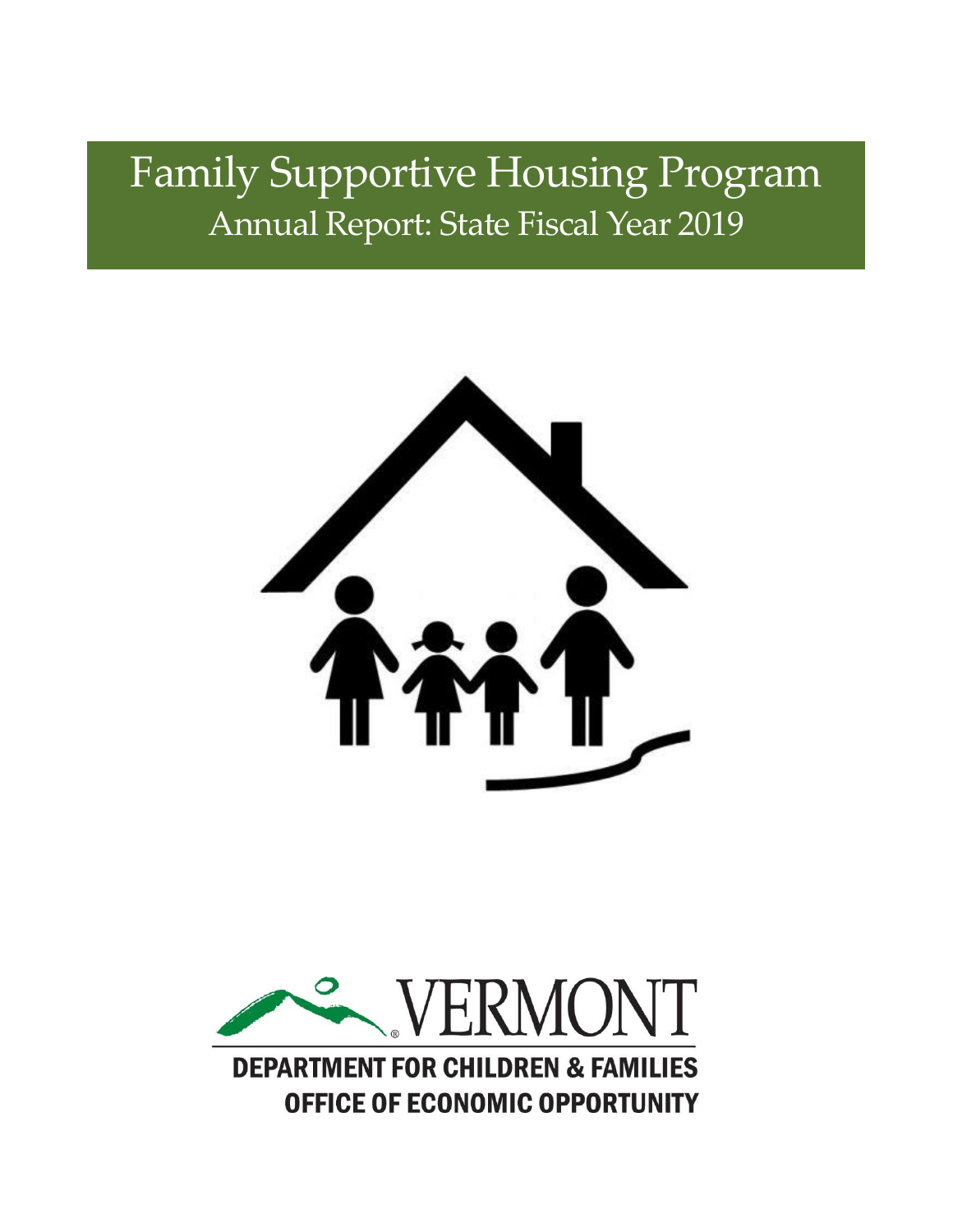# **Contents**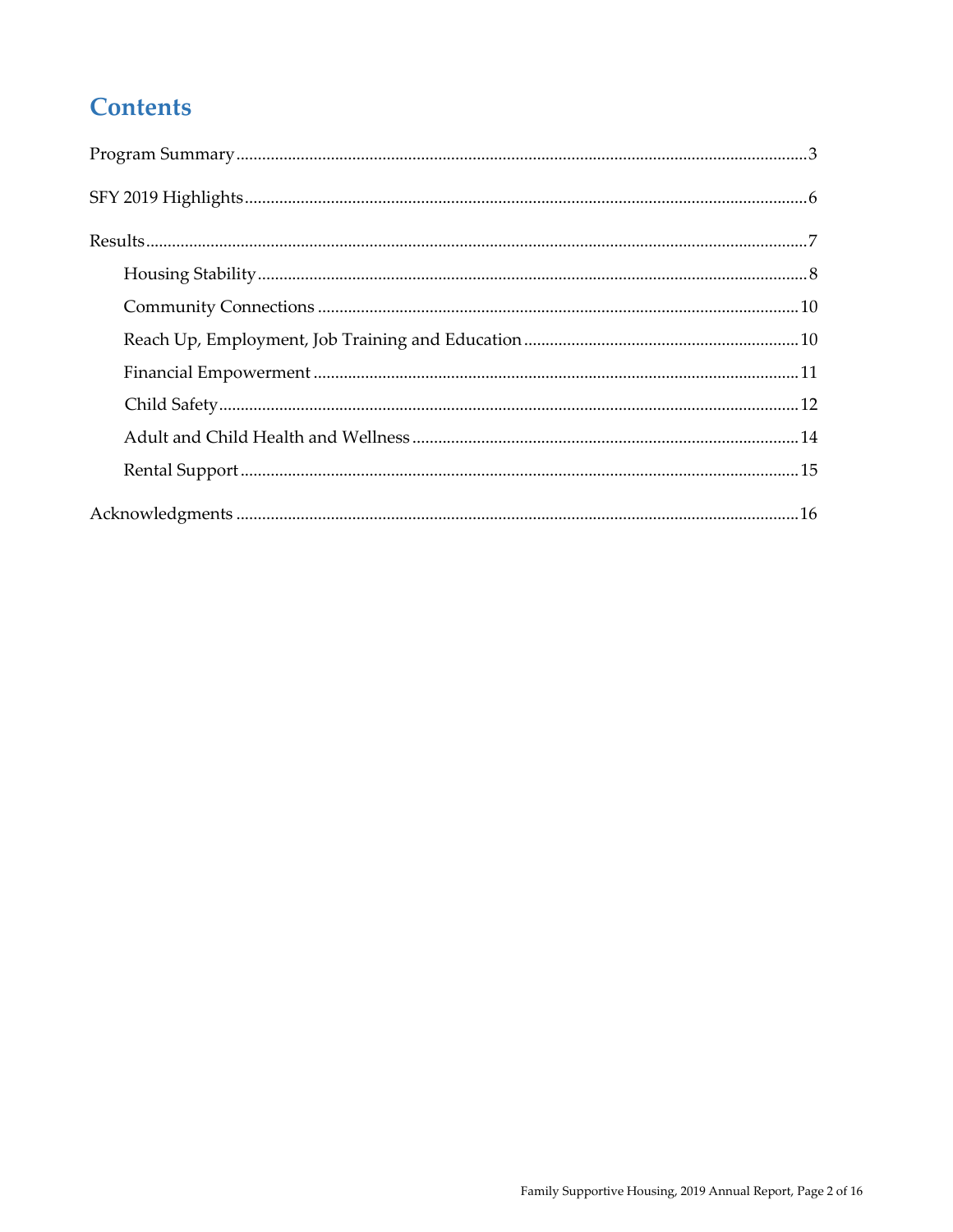# <span id="page-2-0"></span>**Program Summary**

The Family Supportive Housing (FSH) Program provides intensive case management and service coordination to homeless families with children, following evidence-based practice for housing families with complex needs and multiple systems involvement. The program's goal is to reduce the incidence and duration of homelessness through supports for families as they transition to and sustain permanent housing over time. Service coordination and case management focus on the root causes of a family's homelessness; promote resiliency for parents and their children; and help households build financial capability. FSH staff take a holistic, two-generation approach using non-judgmental, positive, and trauma-informed communication and engagement in their support of families. The FSH program is a key component of ending family homelessness in Vermont by strengthening and supporting families with complex needs, increasing housing stability and reinforcing accountability.

The Department for Children and Families (DCF) Office of Economic Opportunity (OEO) administers funding which supports Family Supportive Housing at seven community-based providers who employed 13 FSH Service Coordinators in SFY 2019. Service coordinators provided customized home-based case management; financial empowerment coaching; life skills support and referrals; tenant education; parent and child resiliency support; and support recovery and treatment. FSH Service Coordinators align and coordinate services with existing Agency of Human Services programs and initiatives. FSH Service Coordinators support enrolled families for a duration of time that is appropriate for each family, usually at least two years, and have the flexibility to exit families and/or continue necessary support as appropriate.

Safe, stable, affordable housing is key to family stability. Family Supportive Housing providers form partnerships with local affordable housing providers and private landlords to help participant families access housing. Housing partners that work with the Family Supportive Housing program report increased confidence in renting to families that may not otherwise qualify for housing. Supportive services help families to be good tenants and neighbors, as well as build other life skills.

Families are eligible for Family Supportive Housing with the following criteria:

- 1. Families with minor children (under 18),
- 2. Families who are homeless according to the **AHS/HUD** definition of homelessness, and
- 3. The parent(s) must want to participate in the program, agree to engage with services offered, set goals, and actively work towards them.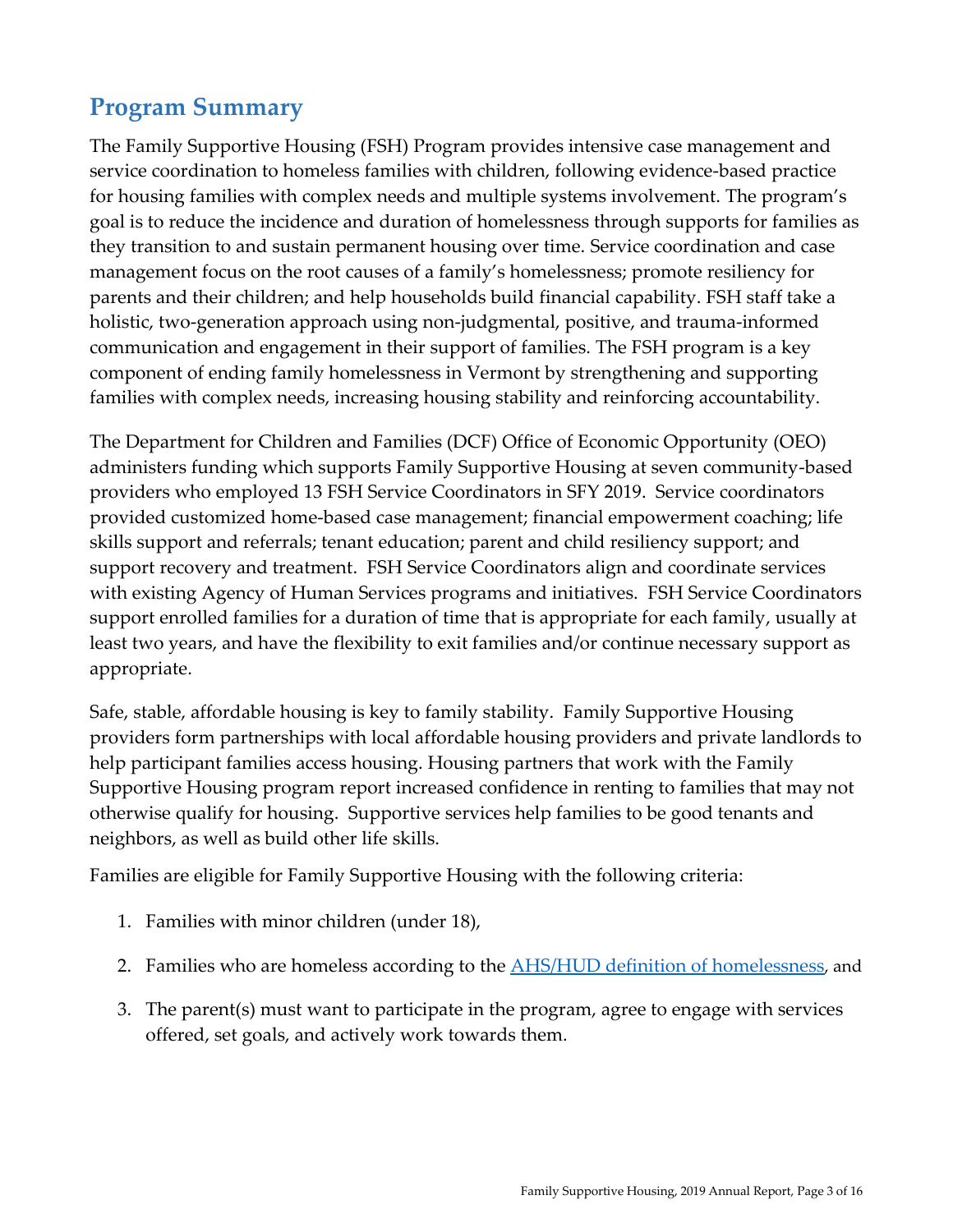Prioritization is given to families meeting one or more of the following criteria:

- 1. Families that have had multiple episodes of homelessness.
- 2. Families that are open for services (or have an active case) with the Family Services Division of DCF.
- 3. Families with at least one child under the age of six.

Each criterion is weighted equally, and families meeting multiple criteria are prioritized above families meeting only one.

Each Service Coordinator maintains a caseload of 12 to 15 families. Over the course of SFY 2019, the Family Supportive Housing program served a total of 210 families which included 484 individuals, of which 238 were children under the age of 6; 42% of families (58) had an open case with DCF at enrollment**.**

In SFY 2019, Family Supportive Housing served seven Agency of Human Services districts through the following providers:

- Winston Prouty Center in Brattleboro
- Committee on Temporary Shelter (COTS) & Howard Center in Burlington
- Homeless Prevention Center in Rutland
- Upper Valley Haven in Hartford
- Northeast Kingdom Community Action (NEKCA) in St. Johnsbury
- Family Center of Washington County in Barre
- Sunrise Family Resource Center in Bennington

Family Supportive Housing follows the national design and practice guidance<sup>1</sup> from the Center for the Study of Social Policy and the Corporation for Supportive Housing, which includes the *Strengthening Families Protective Factors Framework<sup>2</sup> . Strengthening Families* helps families and communities build protective factors that mitigate risk and promotive factors that enhance families' well-being. The tools and approaches FSH Service Coordinators use in their work with families are philosophically grounded in these resources.

*<sup>1</sup> Welcome Home: Design and Practice Guidance for Supportive Housing for Families with Children*. [https://cssp.org/resource/welcome-home-design-and-practice-guidance-for-supportive-housing-for-families](https://cssp.org/resource/welcome-home-design-and-practice-guidance-for-supportive-housing-for-families-with-children/)[with-children/](https://cssp.org/resource/welcome-home-design-and-practice-guidance-for-supportive-housing-for-families-with-children/)

<sup>2</sup> <https://cssp.org/our-work/project/strengthening-families/>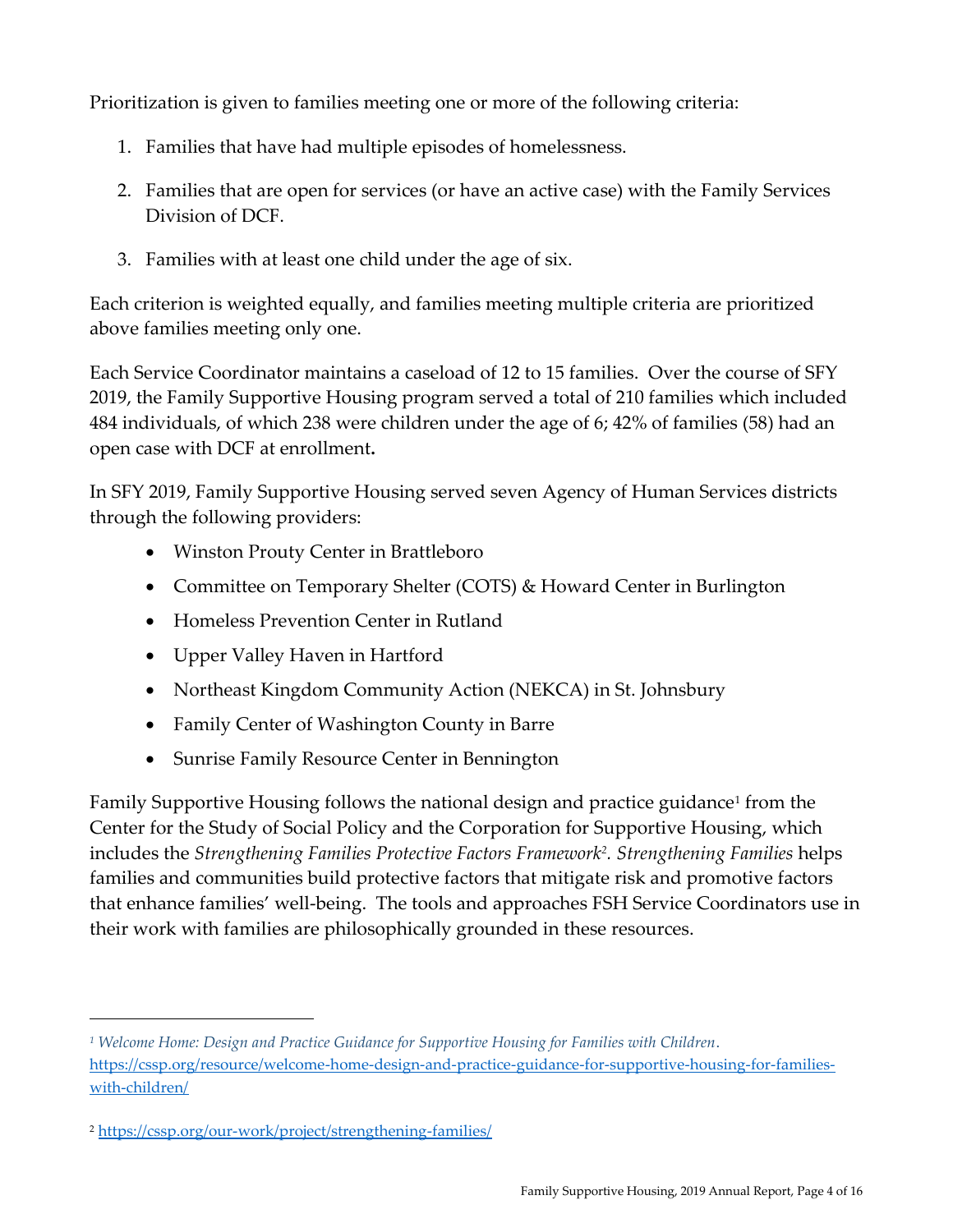

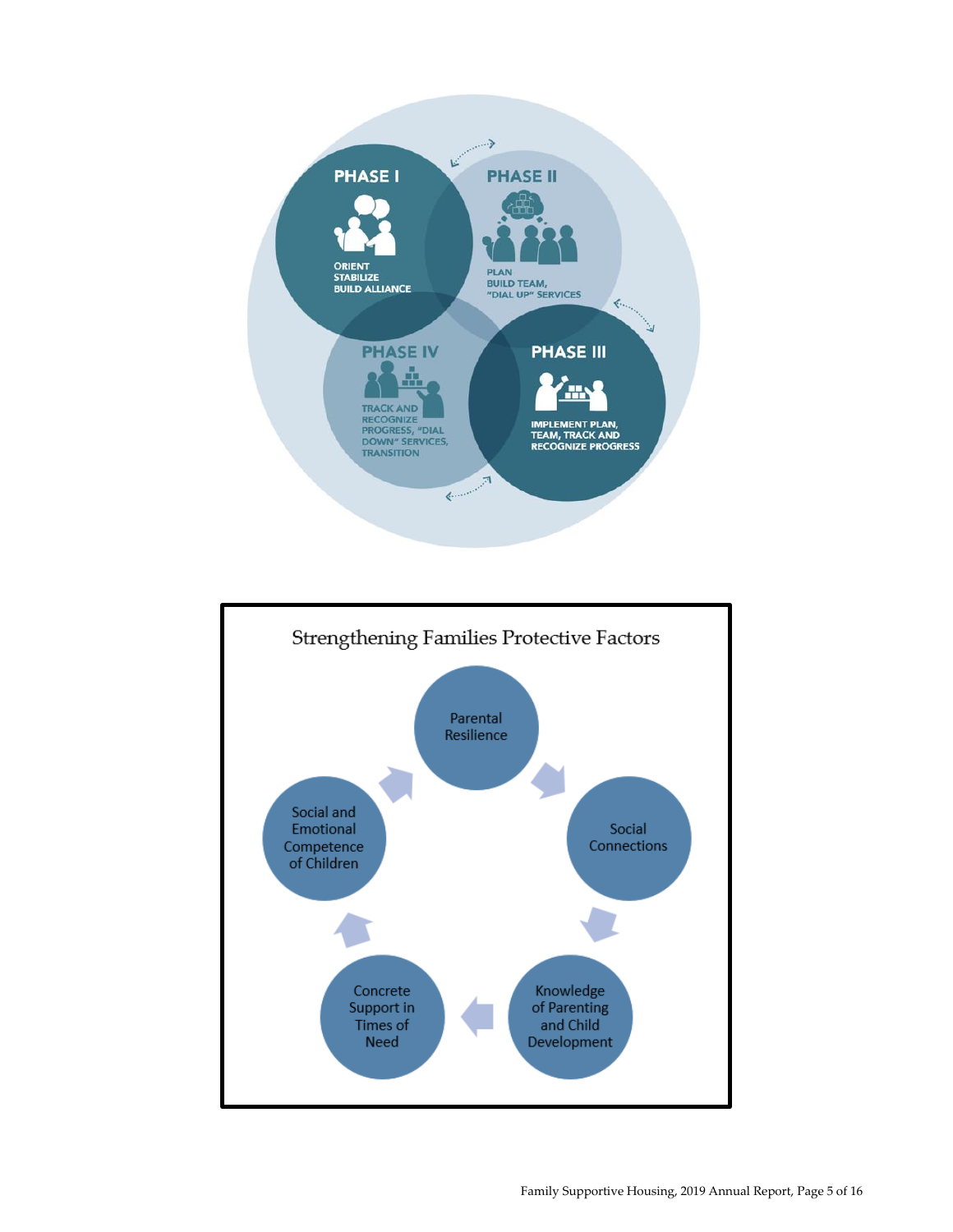# <span id="page-5-0"></span>**SFY 2019 Highlights**

Over the course of SFY 2019, the Family Supportive Housing program served 210 families with 290 adults and 238 children under six years old. At the end of SFY 2019, 137 families were active and enrolled in FSH. Seventy-six percent (104) of these families were stably housed and 15% (20) had access to a housing voucher and were searching for housing.

Families enrolled in the FSH program experienced homelessness for less



time overall than in SFY 2018. In SFY 2019 families were homeless, on average, 6.3 months (190 days) prior to being housed (in a leased unit) through the FSH program, down from nearly 7 months in SFY 2018.

FSH Service Coordinators partnered with local housing providers, Family Services Division, Economic Services Division (Reach Up), community mental health agencies, substance abuse treatment and recovery providers, and others to coordinate services to meet the families' needs. Each family worked with a single FSH Service Coordinator, whose role was to customize case management and coordinate services based on the family's individualized needs and goals.

Since SFY 2014, the FSH program has used a Community of Practice model to support providers and improve practice. This past year, the Community of Practice focused on deepening skills and knowledge to address co-occurring substance use and mental health in families. Sessions included practice of mindfulness techniques to use in work with families and for service coordinator self-care.

*For me, a takeaway from the Community of Practice has been the consensus among FSH providers regarding topics like difficulty with engagement, hesitance from clients (and from ourselves) to discuss finances, and an acknowledgment of the complexities of the housing world. To know that I'm not the only FSH provider experiencing these and other challenges has not only been reassuring, but has helped me understand that these issues can be seen as more "universal," and may require an increased amount of energy and focus in the work we do with families.* 

*-FSH Service Coordinator*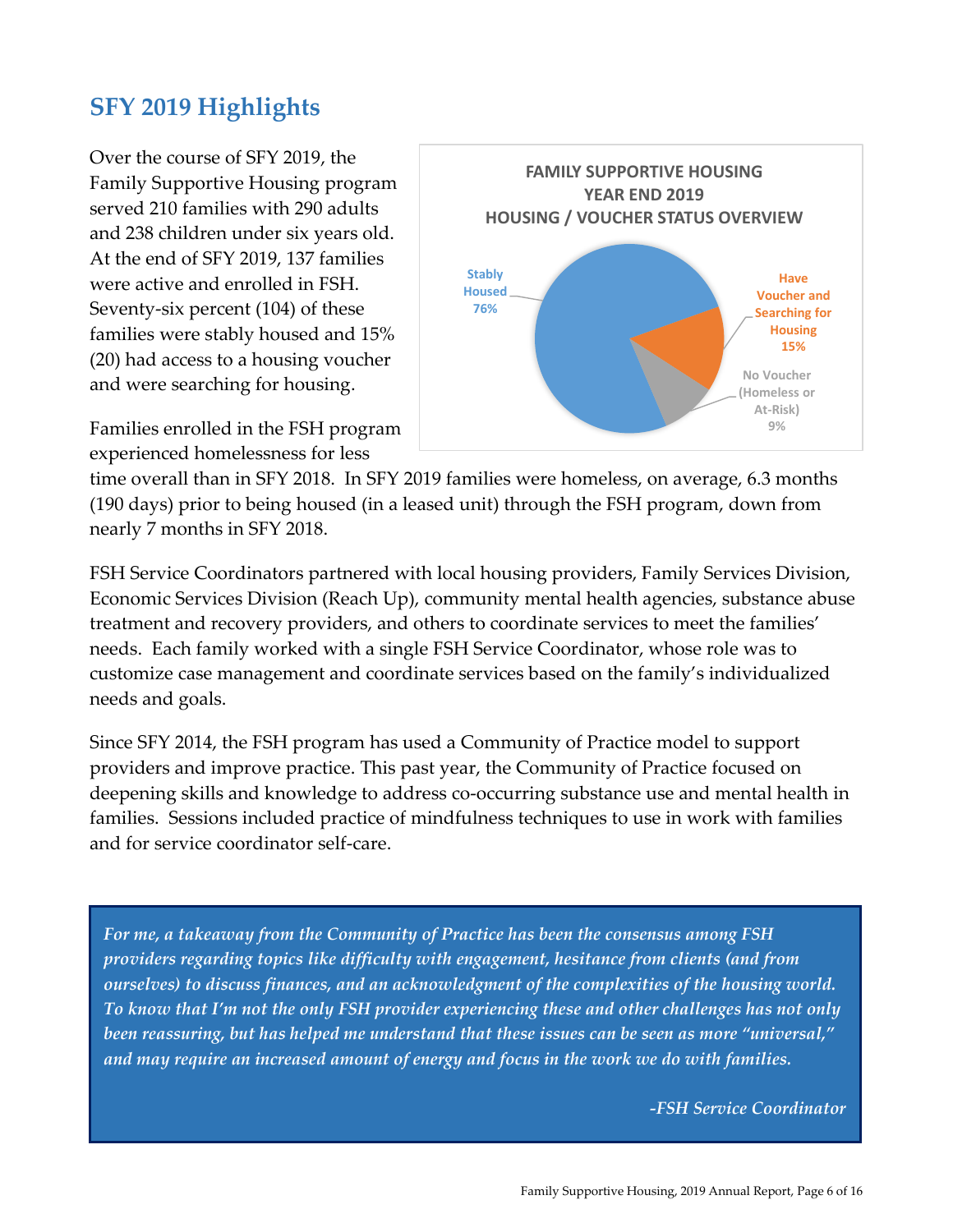Service Coordinator turnover has been a consistent challenge for the FSH program and impacts the relationship of families with their FSH provider. In SFY 2019, OEO engaged a consultant to assess service coordinator onboarding practices and develop statewide standards and tools. Final guidance (adopted May 2019) provides a more structured approach to onboarding that aims to reduce turnover and ultimately bolster family engagement over the long term.

In SFY 2019 OEO and DCF-Family Services Division (DCF) conducted a data study to better understand the level and type of child welfare cases among FSH families. The data study included 305 families served by Family Supportive Housing in SFY 2017, 2018 and 2019 and looked at history of DCF involvement before enrollment during and after enrollment in Family Supportive Housing. The study suggested that there are positive child welfare impacts when families are in Family Supportive Housing. OEO, DCF leadership and the Family Services Division are exploring ways to strengthen cooperation in serving families with child welfare involvement and to ensure that the program is reaching the families best served by the program.

FSH Service Coordinators continued to integrate financial capability into their work with families in SFY 2019. For the fourth year, the Champlain Valley of Economic Opportunity's Financial Futures program provided training and technical assistance to Family Supportive Housing. This year's topics included utilization of family savings accounts, exploration of common credit myths and misconceptions, access to banking and dealing with debt.

# <span id="page-6-0"></span>**Results**

In addition to family demographics and number of families served, the FSH program measures performance in several key areas including:

- Housing stability, including program exits
- Community connections
- Reach Up status
- Employment, job training and education
- Financial empowerment
- Child safety
- Adult and child health and wellness

Since SFY 2014 (inception), the Family Supportive Housing program has doubled in size and currently has the capacity to serve a maximum of 147 families at any given time. The FSH program operated in seven AHS districts in SFY 2019 and, as of the end of the fiscal year, was serving 137 families, made up of 493 individuals. Within these families 41% (201) were adults, 59% (292) were children. Over the course of SFY 2019, FSH enrolled 228 children under 6.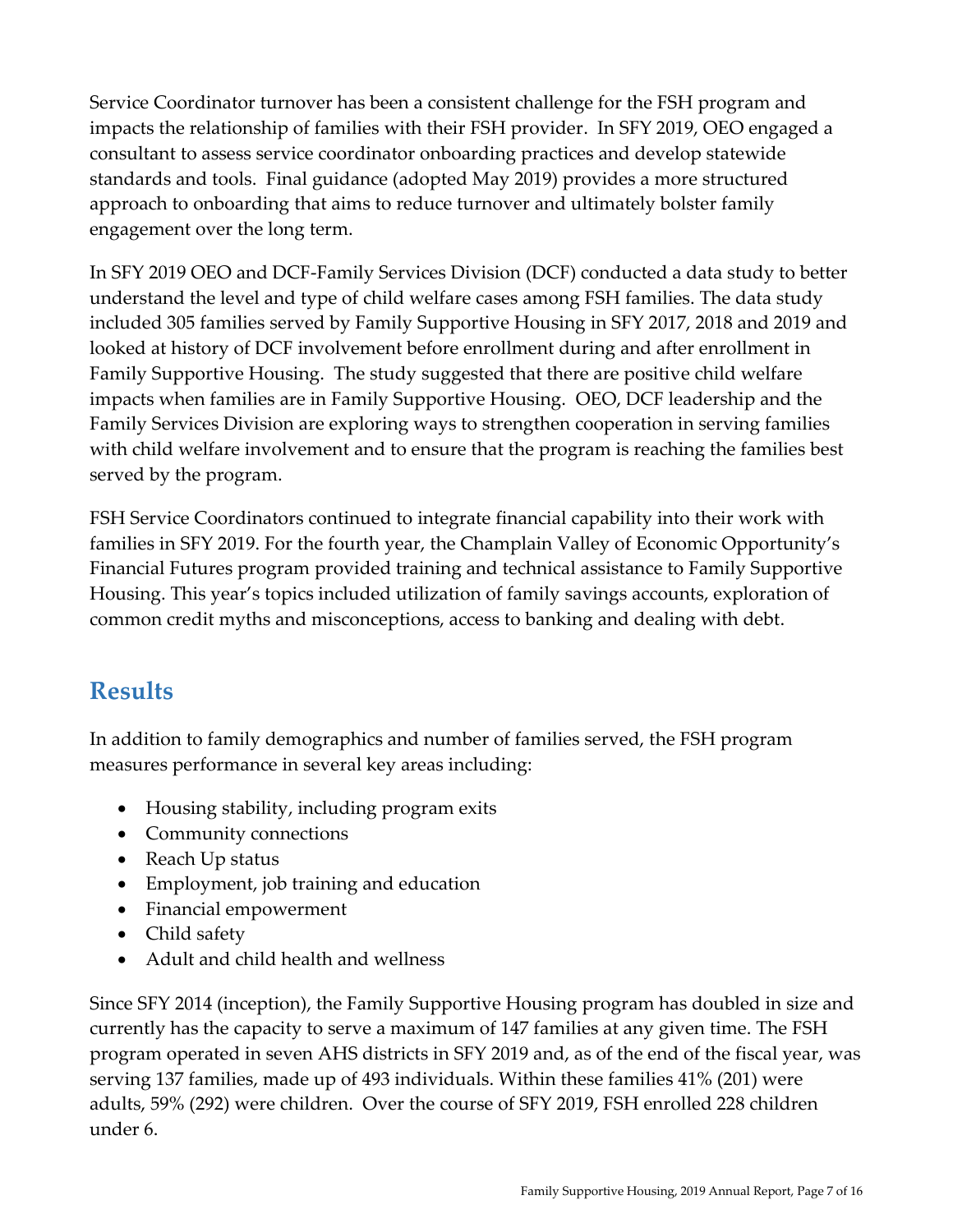

The caseload of a full-time Family Supportive Housing Service Coordinator is 12 – 15 families. Families stay in the program long-term by design but do eventually exit when they are stably housed and connected with needed supports such as counseling, Head Start and home health visits. The length of time a family is enrolled in the FSH program depends on the needs of the family, although most families are in the program for two or more years.

#### <span id="page-7-0"></span>**Housing Stability**

At the end of SFY 2019, 76% (104) of active FSH families were stably housed (i.e., families who are in housing and not at risk of losing their housing), compared with 72% (94) families active at the end of SFY 2018 who were stably housed.

Housing instability showed a continued decline in SFY 2019. In 2019 14% of families active at year end reported homelessness versus 21% in SFY 2017. Likewise, in SFY 2019 11% of families active at year end were at risk of becoming homeless versus 15% of the same group in SFY 2017.

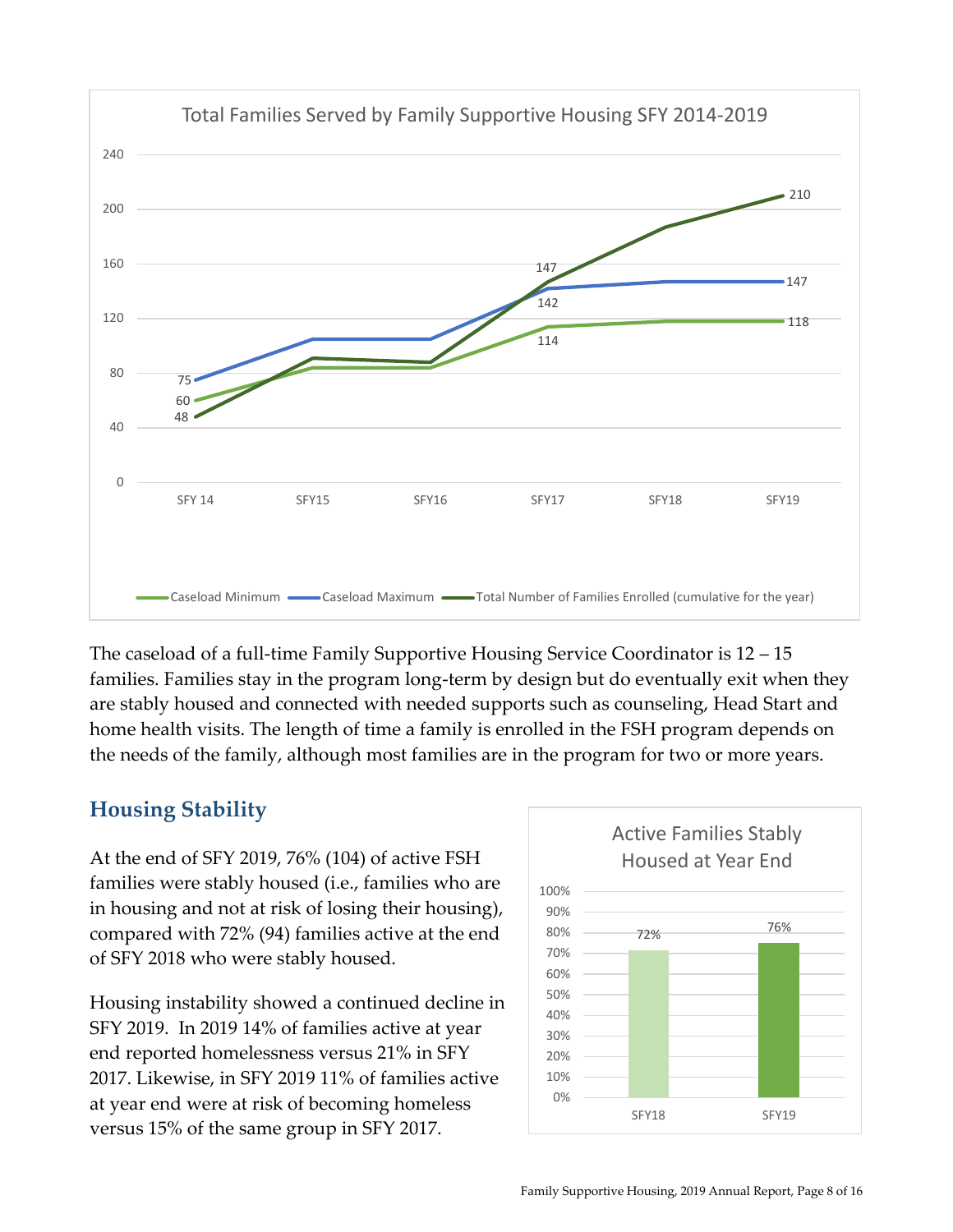

The median time families were homeless prior to being housed through the FSH program decreased from nearly 7 months in SFY 2018, to 6.3 months in SFY 2019. In SFY 2018, OEO staff collaborated with Family Services Division, Economic Services Division and the Vermont State Housing Authority to implement a new Family Unification Program process which improved access to Family Unification Program vouchers for families enrolled in the FSH program. Improved access to these vouchers and full statewide implementation of the Coordinated Entry system may be contributing factors to this positive trend.

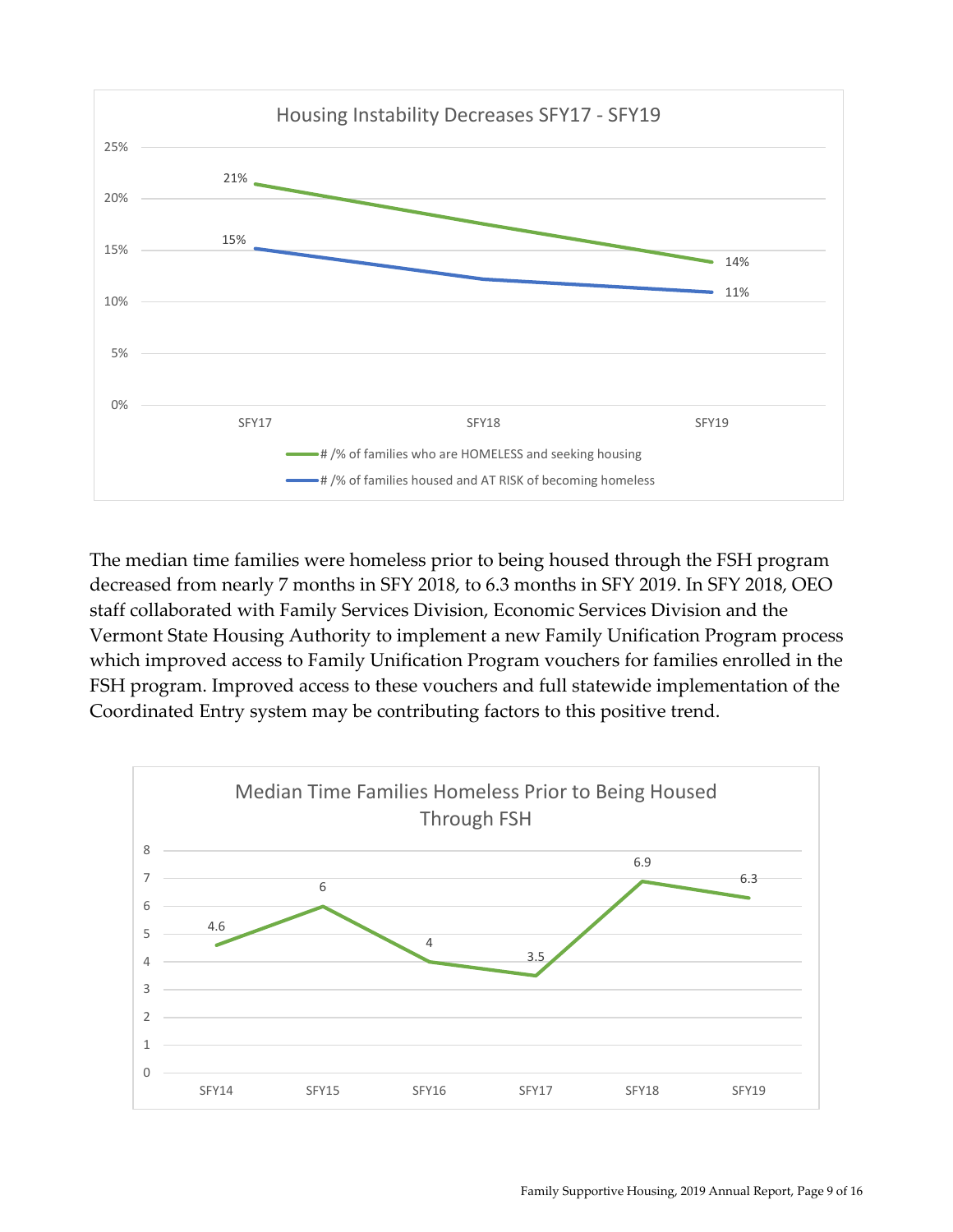#### <span id="page-9-0"></span>**Community Connections**

The Family Supportive Housing program is committed to helping families build and strengthen a natural network of support with family and community members to bolster family resilience long-term. Among families active at the end of SFY 2019, 86% (118) had connections to other provider organizations, self-help groups, coalitions, and advocacy groups, and 37% (51) families were involved in neighborhood community development efforts. Likewise, the number of families with a community engagement plan in place grew from just 7% (9) in SFY 2018 to 28% (39) in SFY 2019. In SFY 2019. OEO provided clarifying guidance on these performance measures, and some of the changes between years may reflect more accurate reporting. In other cases, FSH providers made conscious efforts to improve efforts to connect families to community activities.

<span id="page-9-1"></span>

#### **Reach Up, Employment, Job Training and Education**

In SFY 2019, 45% (95) of families reported that they were enrolled in Reach Up. Among families active at the end of SFY 2019, 45% (62) families were enrolled and in good standing with Reach Up. FSH Service Coordinators can help families to connect to Reach Up, if needed, and engage successfully in the program. Thirty-two percent of adults (67) who were enrolled in FSH in SFY 2019, entered with other sources of income such as Social Security, Social Security Disability Benefits or Veterans Benefits.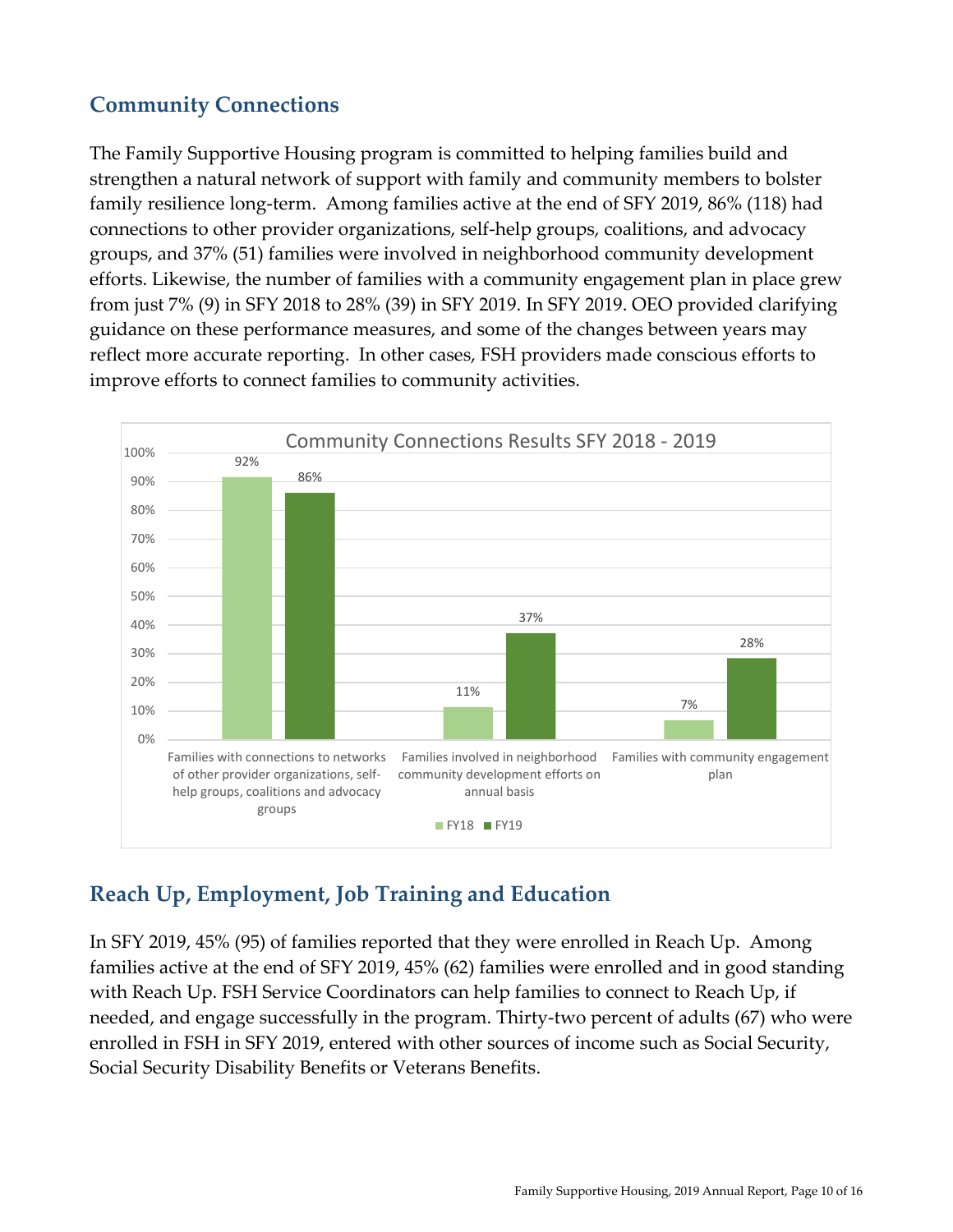In SFY 2019, 215 adults entered the program unemployed. Among adults active at the end of SFY 2019, 16% (32) had secured part-time or full-time employment. In addition, 14% (28) of adults active at the end of SFY 2019 were engaged in a job training or education program.



#### <span id="page-10-0"></span>**Financial Empowerment**

FSH Service Coordinators continued to work with clients on financial empowerment in SFY 2019. To ensure families maximize their employment earnings and sustain the progress they have made toward stability while in FSH, service coordinators focus on building family capacity to budget, save, set financial goals and build confidence with money.

Seventy-six percent (104) of families active at the end of SFY 2019 had created and used a personal budget, and 38% (52) of the same group had begun paying down debt on a schedule. Among families active at the end of SFY 2019 only 27% (37) had savings at enrollment; at the end of SFY 2019 nearly 50% (68) of active FSH families were saving a portion of their income.

The Financial Capability Scale (FCS), administered to each family at enrollment and again at year end, gives a snapshot of functioning in a range of financial areas including goal setting, emergency savings and budgeting. The percentage of families reporting an increase in Financial Capability Scale has increased steadily since SFY 2017.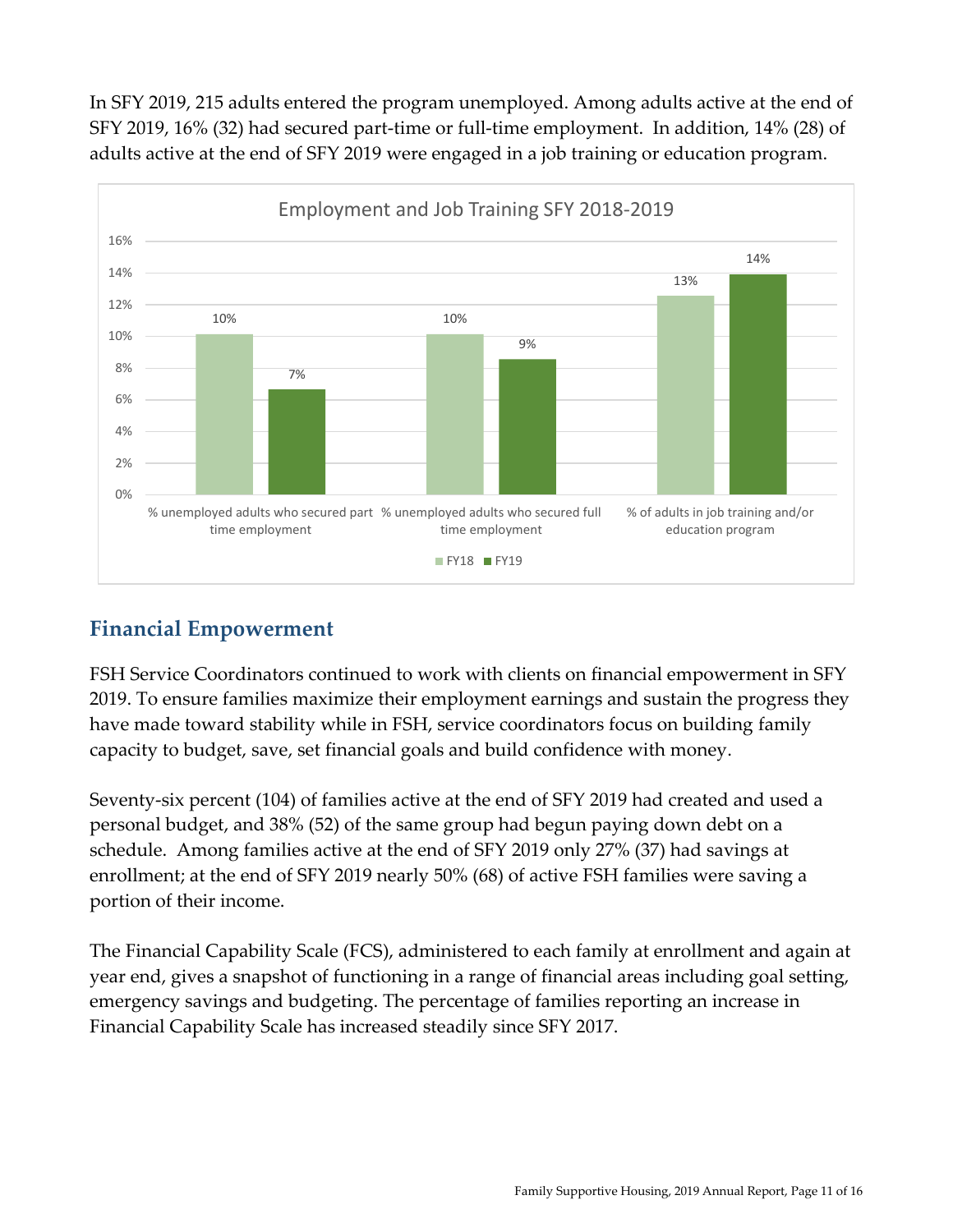



# <span id="page-11-0"></span>**Child Safety**

Family Supportive Housing continues to intentionally focus on ways that supportive housing can encourage family reunification and child safety. Among families active at the end of SFY 2019, 42% (58) families reported involvement with DCF's Family Services Division at enrollment compared with 46% (63) at year end. In SFY 2019, 84% (115) of families active at year end had children at home while 16% (22) of families in the same group had children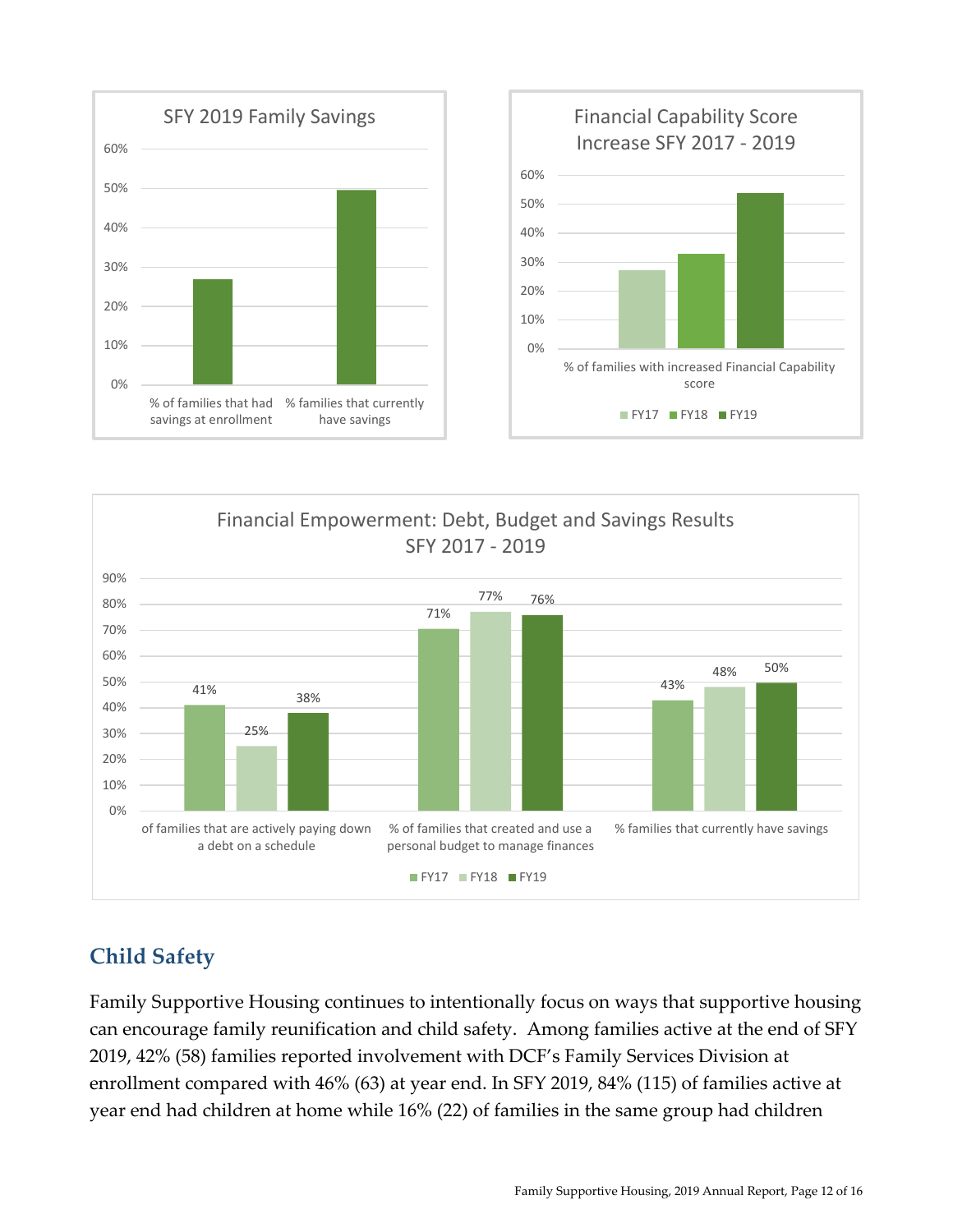placed out of the home. Nine percent (13) of FSH families active at year end had lost custody of a child during their time in the program.

FSH is committed to strengthening the relationship between Family Supportive Housing providers and DCF's Family Services Division and has identified various cross-training opportunities to help improve this partnership.



#### *Client Success Story*

*After a year and a half of DCF involvement and custody challenges, a client learned that her oldest daughter will be returning to her custody. My client hit a lot of bumps through the whole ordeal, but in the last six months I've seen her make a 180-degree flip in her attitude on life. She's starting to branch out and reconnect to family members and old friends and has made the decision to continue her college education. She's become so much more self-aware of the reasons why her children went into custody in the first place and is taking steps to address those reasons. She's described herself as a totally new person and I would have to agree with her.*

*-FSH Service Coordinator*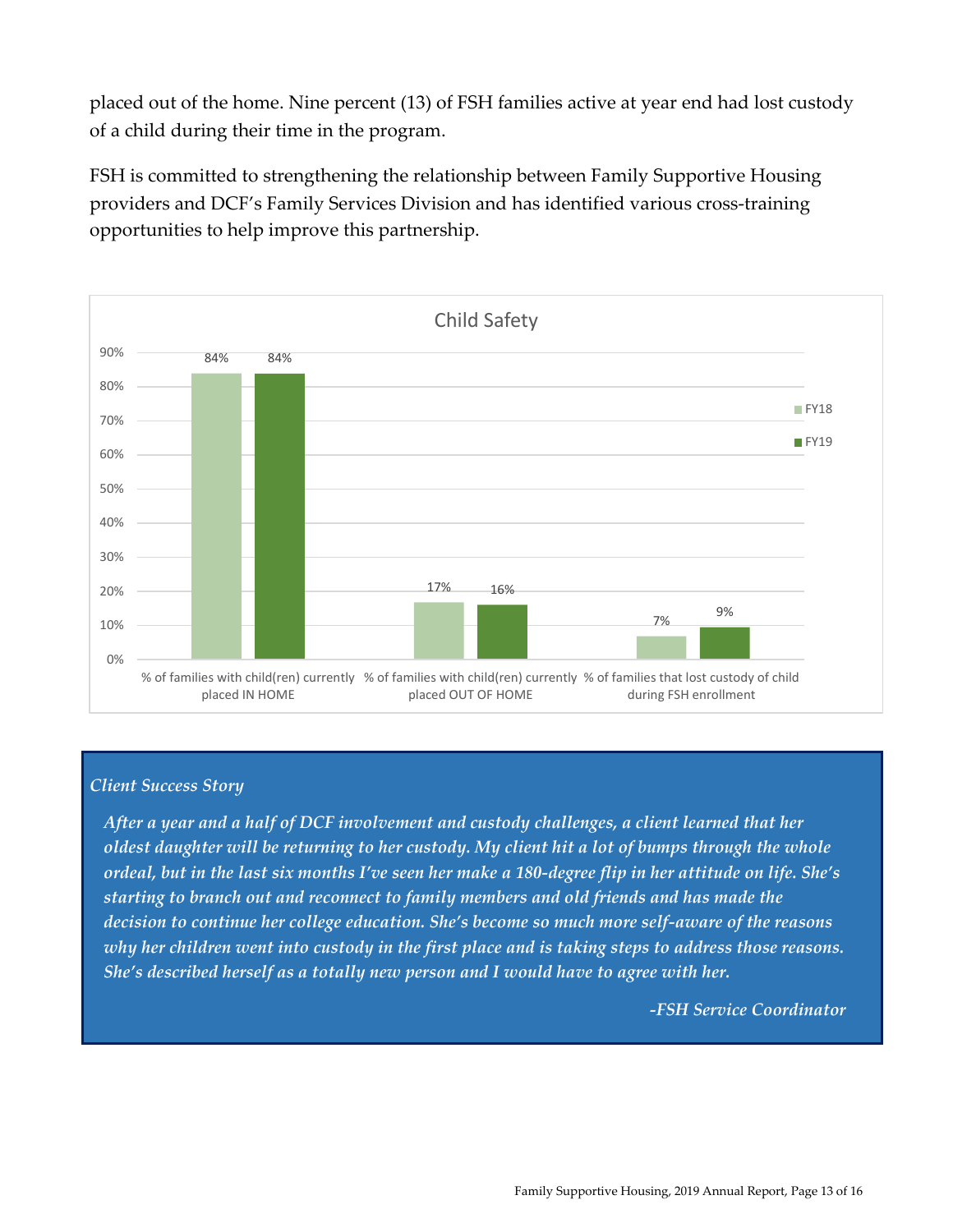### <span id="page-13-0"></span>**Adult and Child Health and Wellness**

Child health and development can be compromised when kids grow up in the uncertainty and stress of homelessness. As such, one of the primary goals of the FSH program is to connect children with services that provide practical supports and interventions that reduce stress and mitigate the negative impact of early childhood trauma.

Participation in the Family Supportive Housing program increased the likelihood of children receiving primary care healthcare and connecting with mental health services. Among children active in FSH at the end of SFY 2019, 86% (252) were up to date with well child pediatric visits at recommended intervals and 19% (55) were receiving mental health treatment. By year end, 94% (274) were up to date with well child pediatric visits and 22% (65) were receiving mental health services.



Connecting and following through with treatment can be very challenging for families living in unstable and unsafe conditions. In SFY 2019, 33% (66) of adults active in the FSH program at year end reported that they were in recovery and 43% (87) were receiving mental health services. Of all adults active at the end of SFY 2019, 25% (51) were receiving substance use treatment services and 70% (141) reported that they maintained sobriety.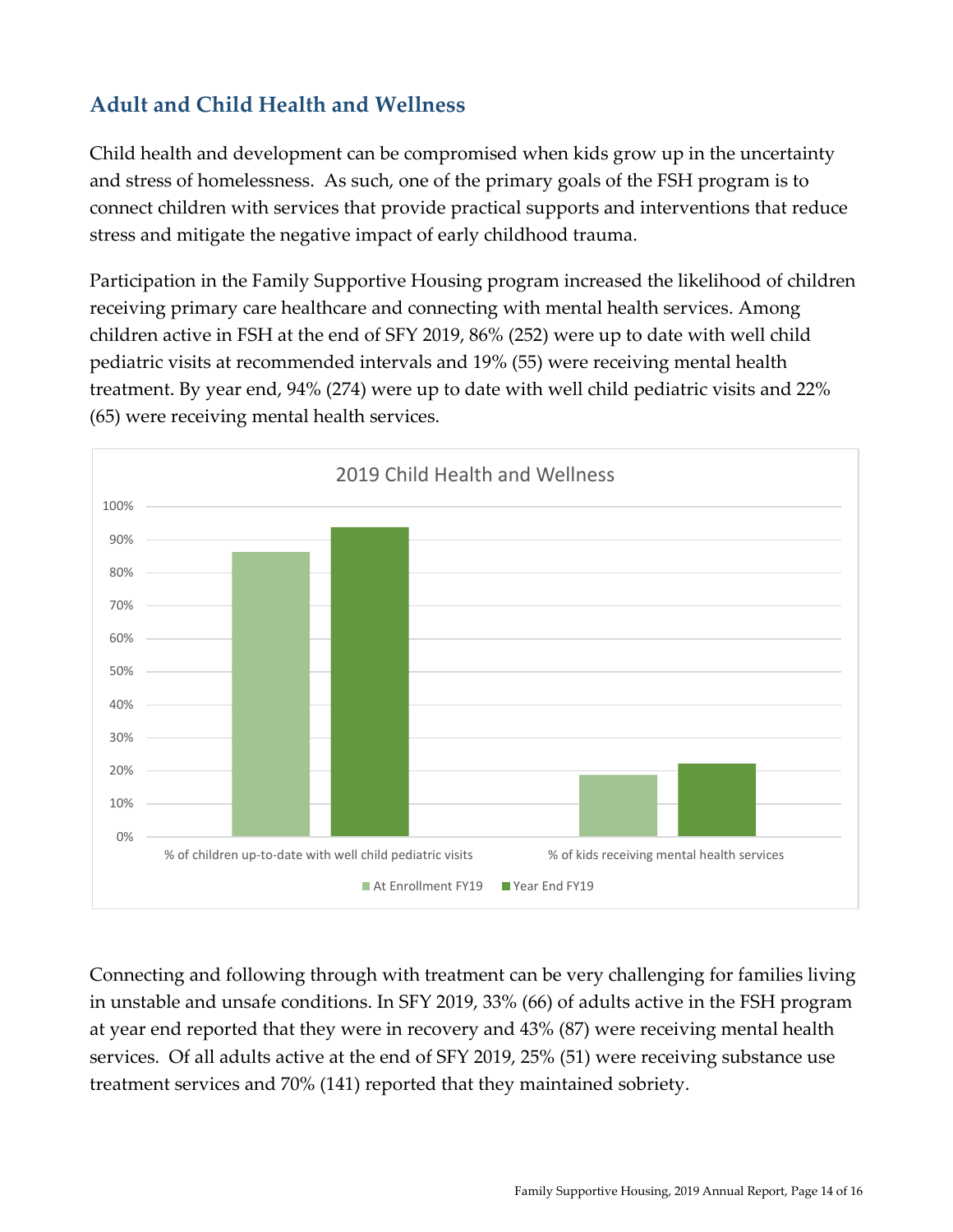

#### **Rental Support**

In SFY 2019, FSH providers began reporting on sources of rental assistance to better understand how families in the program achieve affordable housing. Of the 137 families active at the end of SFY 2019, 91% (124) were leased up or seeking housing with an active voucher. Those 124 families were matched with housing units or vouchers as follows: 26% (32) had a Family Unification Voucher (FUV); 19% (23) were housed in an affordable projectbased and/or tax credit unit; 17% (21) were paying full market rent; 14% (17) had a CoC or HOP funded Rapid Rehousing Voucher; 13% (16) had a Section 8 Voucher; 6% (8) were housed in a project based unit with a Public Housing Authority; 4% (5) had a Vermont Rental Subsidy Voucher; and 2% (2) were housed in a transitional housing unit.

<span id="page-14-0"></span>It is clear that a high percentage of FSH participants are being matched with stable, permanent housing and that FSH providers have effective partnerships with housing partners and local Continua of Care. Family Unification Vouchers have been a particularly important tool in housing families in the program. Improved collaboration between Vermont State Housing Authority and DCF resulting from the new referral process enacted in SFY 2018 is a significant contributing factor to the FSH program's success in matching participants with Family Unification Vouchers.